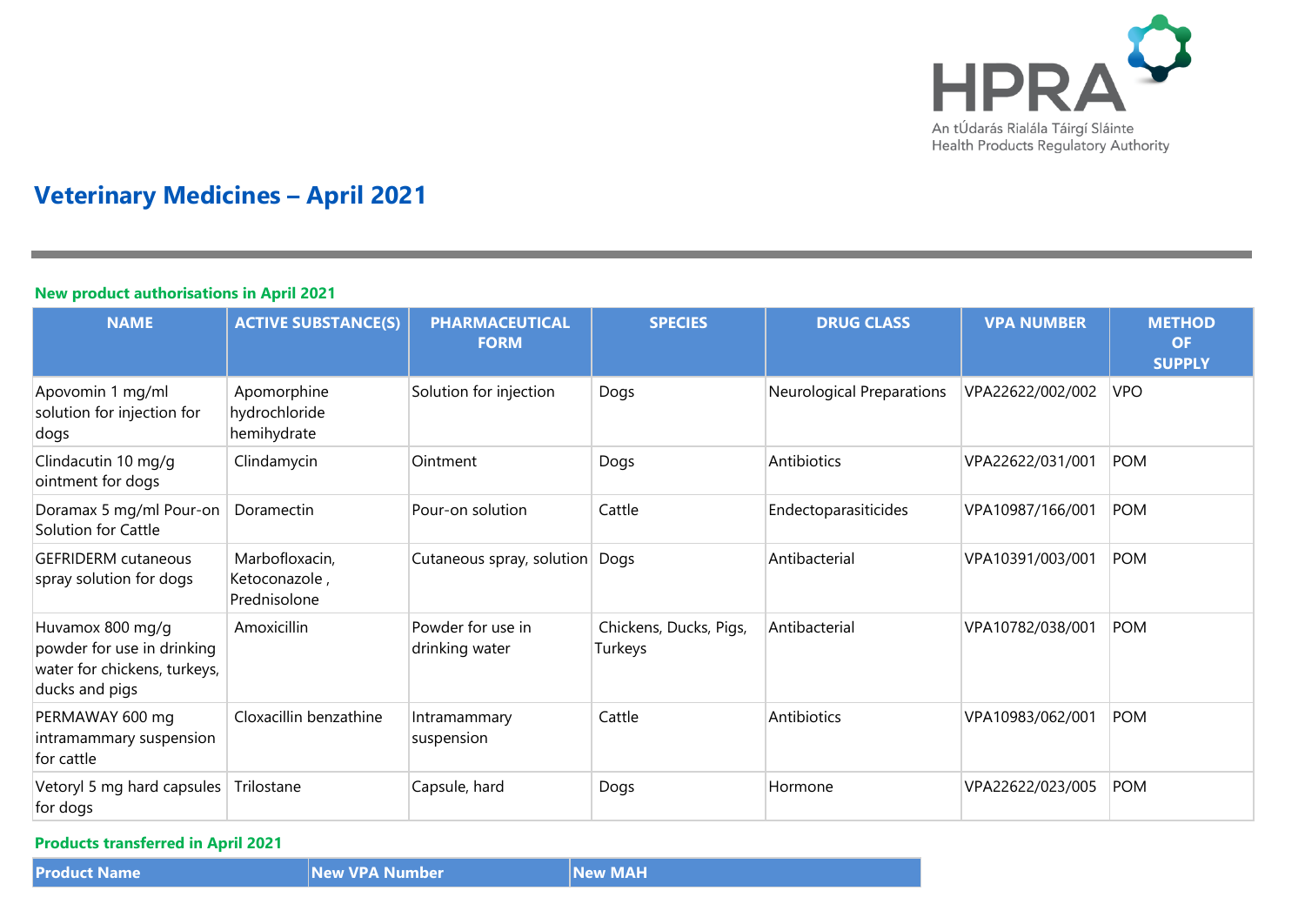

| Carofertin 10 mg/ml Emulsion for<br>injection for cattle and pigs | VPA16142/004/001 | V.M.D. n.v.  |
|-------------------------------------------------------------------|------------------|--------------|
| FATROBENDAN 1.25 mg, chewable<br>tablets for dogs                 | VPA10836/011/001 | FATRO S.p.A. |
| FATROBENDAN 10 mg, chewable<br>tablets for dogs                   | VPA10836/011/003 | FATRO S.p.A. |
| FATROBENDAN 5 mg, chewable tablets VPA10836/011/002<br>for dogs   |                  | FATRO S.p.A. |

## **Specific product updates (for animal record keeping purposes)**

## **Change to product name**

| <b>Old Product Name</b>                              | <b>New Product Name</b>                                         | <b>VPA</b>       | <b>MAH</b>         |
|------------------------------------------------------|-----------------------------------------------------------------|------------------|--------------------|
| Kesium 250 mg Chewable<br>tablets for dogs           | Kesium 200 mg / 50 mg<br>Chewable tablets for dogs              | VPA10815/034/003 | Ceva Santé Animale |
| Kesium 50 mg Chewable<br>tablets for cats and dogs   | Kesium 40 mg / 10 mg<br>Chewable tablets for cats<br>and dogs   | VPA10815/034/001 | Ceva Santé Animale |
| Kesium 500 mg Chewable<br>tablets for dogs           | Kesium 400 mg / 100 mg<br>Chewable tablets for dogs             | VPA10815/034/004 | Ceva Santé Animale |
| Kesium 62.5 mg Chewable<br>tablets for cats and dogs | Kesium 50 mg / 12.5 mg<br>Chewable tablets for cats<br>and dogs | VPA10815/034/002 | Ceva Santé Animale |
| Kesium 625 mg Chewable<br>tablets for dogs           | Kesium 500 mg / 125 mg<br>Chewable tablets for dogs             | VPA10815/034/005 | Ceva Santé Animale |

## **Products withdrawn in April 2021**

| <b>Product Name</b>                    | <b>IVPA Number</b> | <b>IMAH</b>         |
|----------------------------------------|--------------------|---------------------|
| Boviseal Dry Cow Intramammary Infusion | VPA10387/096/001   | Zoetis Belgium S.A. |